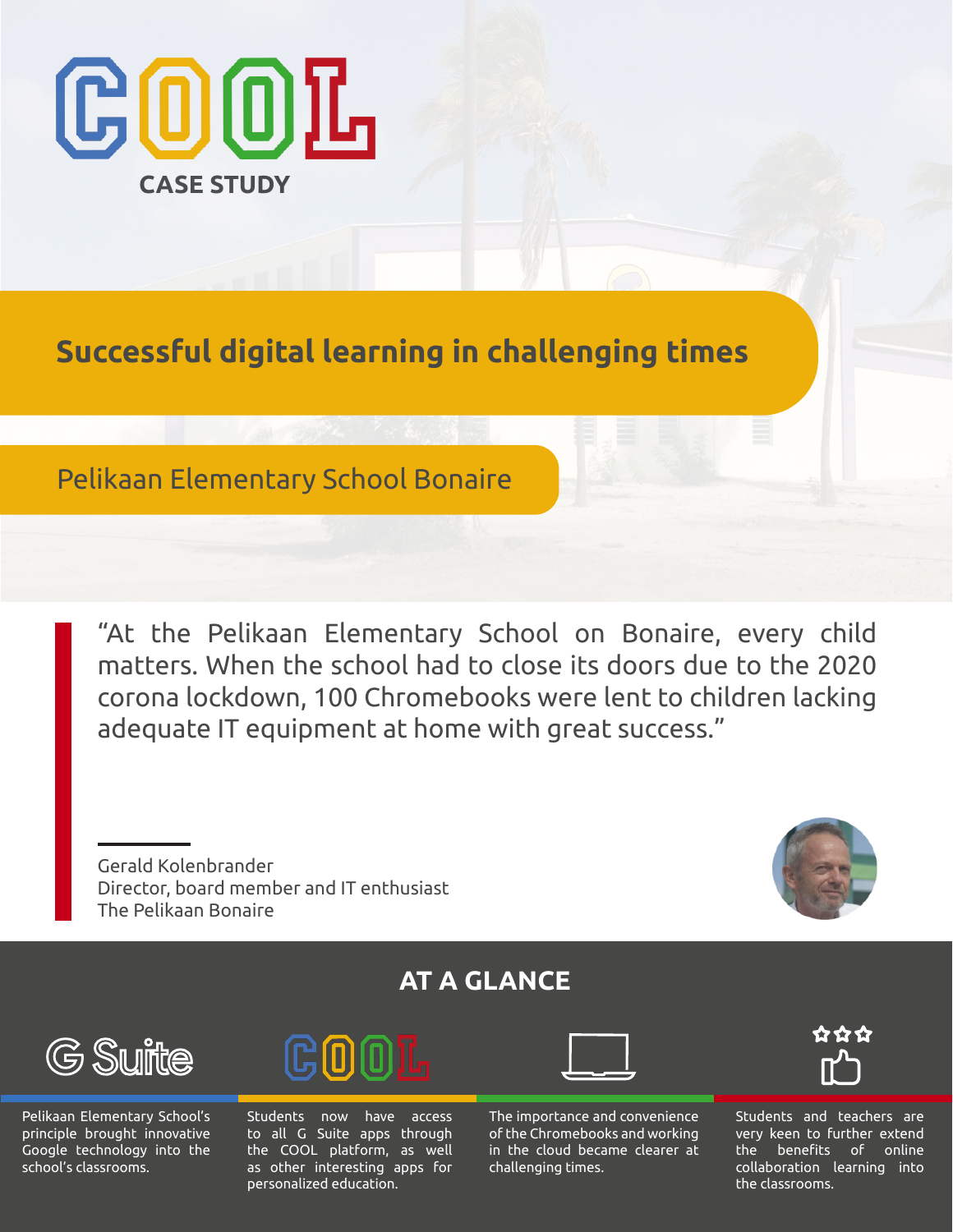

## **Taking COOL overseas**

Gerald Kolenbrander is principal of De Pelikaan **No more cable spaghetti** Elementary in Kralendijk, capital city of the Dutch Caribbean island Bonaire. Since he moved to the island three years ago, Gerald has been able to bring the advantages of IT into the school's classrooms. The school now owns 150 Chromebooks with access to all educational and G Suite apps through the COOL platform. "This is already the third school where I've introduced COOL," says Gerald, laughing.

# **Adapting to individual needs**

De Pelikaan currently has 375 pupils and a team of 40 employees. The school offers classical education with a bold mission: to adapt learning to the individual needs, interests and talents of each child. With pupils' mother tongues ranging from English, Papiamento to Dutch, there are lot of individual needs and talents.

The COOL platform is a major help in meeting children's specific educational needs. "We have many teachers who combine their own methods with the possibilities of digital learning," Gerald explains. "If IT is used properly, it can guide and challenge children individually in a great way. Without a whole group doing the same thing. I like that very much – that it opens up the possibility of a personalized curriculum."

This hasn't always been as easy. When Gerald arrived, there were some stand-alone computers, but they didn't work properly, if at all. Even worse was the "tied together" fiber-optic connection that ran through the different school buildings. An IT employee pulled everything out, redid the cablework and installed sufficient WIFI points. Gerald: "Then I introduced Cloudwise and Google."

At the time, the staff used Windows and many were reluctant to try something new. "But I just knew: If we're going to make a change, I want to introduce COOL," says Gerald. "I knew it was a good product." The team agreed to give it a try and the first two carts of Chromebooks preset with COOL were ordered. "Meanwhile we have four carts, so that's 150 Chromebooks. And it has worked for us!"



(C 0 0

Teachers and pupils at De Pelikaan now use the COOL platform for all their basic digital needs, like email, calendar and Google Drive.

"I only hear positive stories. They really enjoy working with the Chromebooks."

Gerald Kolenbrander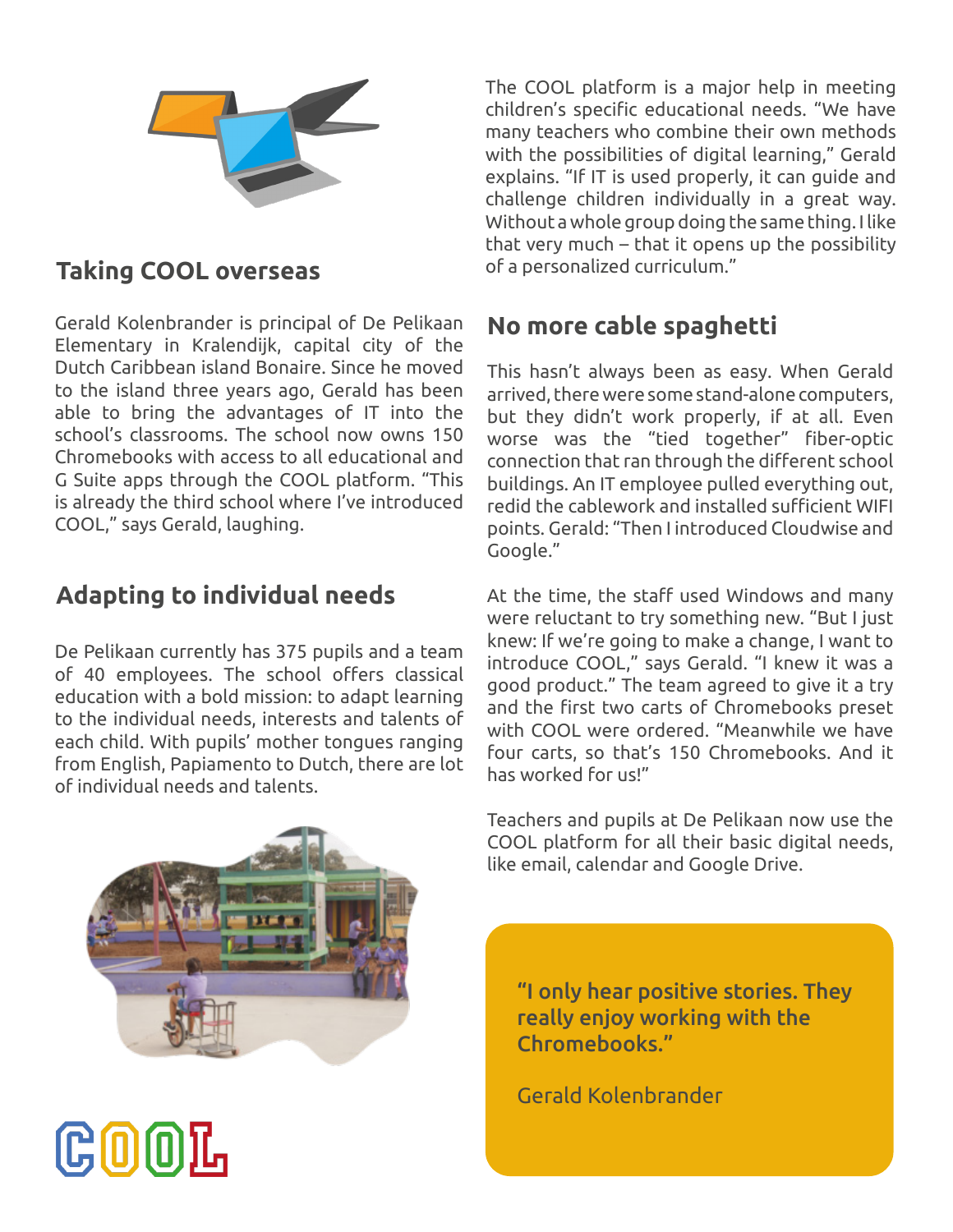

### **Becoming a winning team with COOL service**

The transition to Cloudwise and setting up the COOL platform was uncomplicated. An expert from Cloudwise joined the team on site to support the setup and answer questions. Gerald: "The great thing about Cloudwise as a company is that they offer very good service. They think along with you."

Less favorable were the import costs for the Chromebooks. "That's the downside of having a great partnership," Gerald says jokingly. "I wanted to order the Chromebooks with Cloudwise, because I knew they would be delivered neatly and already integrated into the school system. That feels right. And for that I'm happy to pay a little extra."

Gerald was actually among the first school boards to test the COOL platform 11 years ago. What convinced him back then was being able to work and collaborate in sync in G Suite for Education. He doesn't want to go back now. "I can't do without it anymore," he says, "it's so user-friendly! For me, this ease of use is paramount."

 $\cdot$   $\odot$